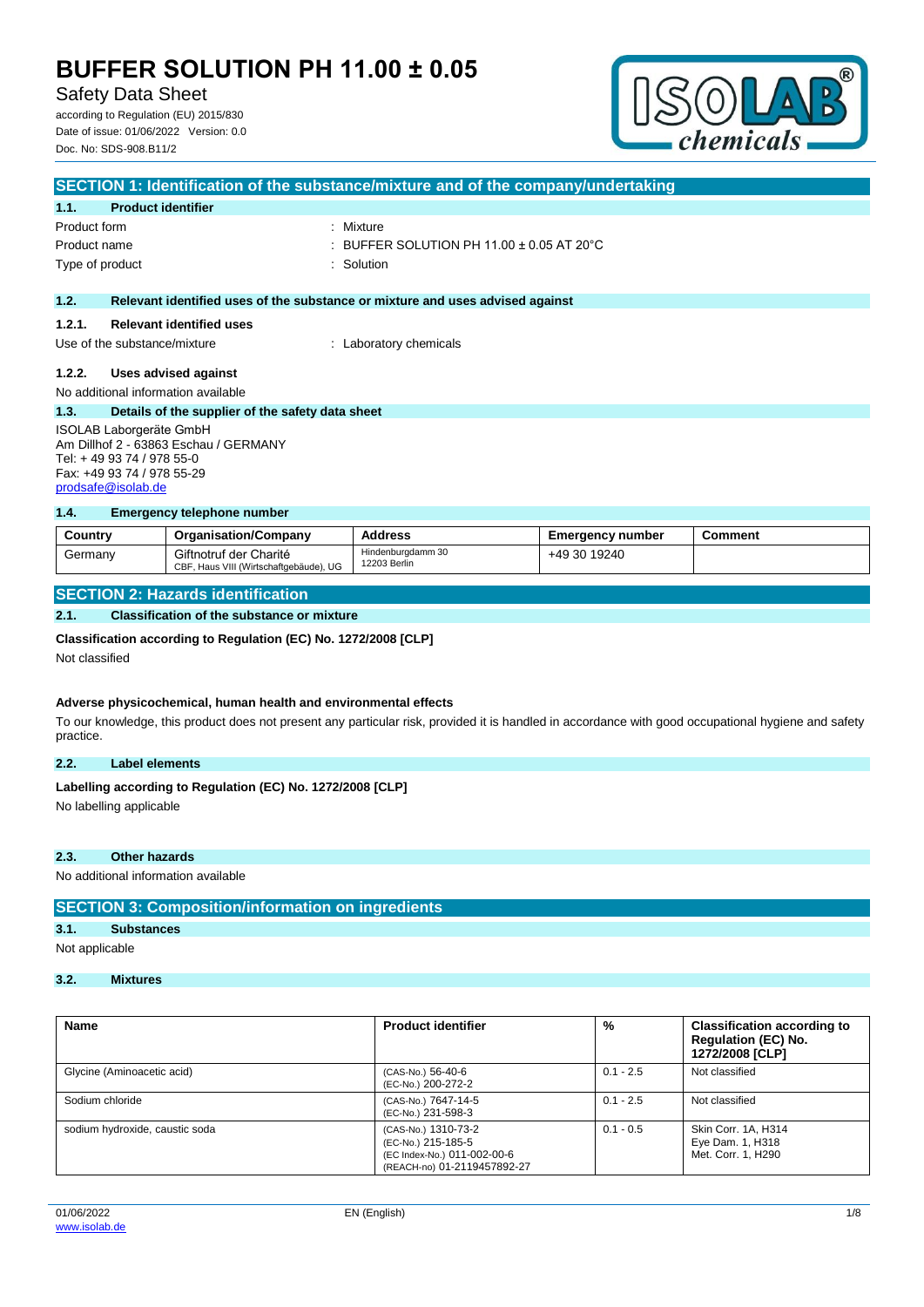### Safety Data Sheet

according to Regulation (EU) 2015/830 Date of issue: 01/06/2022 Version: 0.0 Doc. No: SDS-908.B11/2

**Specific concentration limits:**



| Name   |                                                                            | <b>Product identifier</b>                                                                               | <b>Specific concentration limits</b>                                                                                            |  |
|--------|----------------------------------------------------------------------------|---------------------------------------------------------------------------------------------------------|---------------------------------------------------------------------------------------------------------------------------------|--|
|        | sodium hydroxide, caustic soda                                             | (CAS-No.) 1310-73-2<br>(EC-No.) 215-185-5<br>(EC Index-No.) 011-002-00-6<br>(REACH-no) 01-2119457892-27 | (0.5 = < C < 2) Skin Irrit. 2, H315<br>(2= <c 1b,="" 5)="" <="" corr.="" h314<br="" skin="">(C &gt;= 5) Skin Corr. 1A, H314</c> |  |
|        | Full text of H-statements: see section 16                                  |                                                                                                         |                                                                                                                                 |  |
|        | <b>SECTION 4: First aid measures</b>                                       |                                                                                                         |                                                                                                                                 |  |
| 4.1.   | <b>Description of first aid measures</b>                                   |                                                                                                         |                                                                                                                                 |  |
|        | First-aid measures after inhalation                                        | : Remove person to fresh air and keep comfortable for breathing.                                        |                                                                                                                                 |  |
|        | First-aid measures after skin contact                                      | Wash skin with plenty of water.                                                                         |                                                                                                                                 |  |
|        | First-aid measures after eye contact                                       | Rinse eyes with water as a precaution.                                                                  |                                                                                                                                 |  |
|        | First-aid measures after ingestion                                         | Call a poison center or a doctor if you feel unwell.                                                    |                                                                                                                                 |  |
| 4.2.   | Most important symptoms and effects, both acute and delayed                |                                                                                                         |                                                                                                                                 |  |
|        | No additional information available                                        |                                                                                                         |                                                                                                                                 |  |
| 4.3.   | Indication of any immediate medical attention and special treatment needed |                                                                                                         |                                                                                                                                 |  |
|        | Treat symptomatically.                                                     |                                                                                                         |                                                                                                                                 |  |
|        | <b>SECTION 5: Firefighting measures</b>                                    |                                                                                                         |                                                                                                                                 |  |
| 5.1.   | <b>Extinguishing media</b>                                                 |                                                                                                         |                                                                                                                                 |  |
|        | Suitable extinguishing media                                               | : Water spray. Dry powder. Foam. Carbon dioxide.                                                        |                                                                                                                                 |  |
| 5.2.   | Special hazards arising from the substance or mixture                      |                                                                                                         |                                                                                                                                 |  |
| fire   | Hazardous decomposition products in case of                                | : Toxic fumes may be released.                                                                          |                                                                                                                                 |  |
| 5.3.   | <b>Advice for firefighters</b>                                             |                                                                                                         |                                                                                                                                 |  |
|        | Protection during firefighting                                             | apparatus. Complete protective clothing.                                                                | : Do not attempt to take action without suitable protective equipment. Self-contained breathing                                 |  |
|        | <b>SECTION 6: Accidental release measures</b>                              |                                                                                                         |                                                                                                                                 |  |
| 6.1.   | Personal precautions, protective equipment and emergency procedures        |                                                                                                         |                                                                                                                                 |  |
| 6.1.1. | For non-emergency personnel                                                |                                                                                                         |                                                                                                                                 |  |
|        | Emergency procedures                                                       | : Ventilate spillage area.                                                                              |                                                                                                                                 |  |
| 6.1.2. | For emergency responders                                                   |                                                                                                         |                                                                                                                                 |  |
|        | Protective equipment                                                       | refer to section 8: "Exposure controls/personal protection".                                            | Do not attempt to take action without suitable protective equipment. For further information                                    |  |
| 6.2.   | <b>Environmental precautions</b>                                           |                                                                                                         |                                                                                                                                 |  |
|        | Avoid release to the environment.                                          |                                                                                                         |                                                                                                                                 |  |
| 6.3.   | Methods and material for containment and cleaning up                       |                                                                                                         |                                                                                                                                 |  |
|        | Methods for cleaning up                                                    | : Take up liquid spill into absorbent material.                                                         |                                                                                                                                 |  |
|        | Other information                                                          | Dispose of materials or solid residues at an authorized site.                                           |                                                                                                                                 |  |
| 6.4.   | <b>Reference to other sections</b>                                         |                                                                                                         |                                                                                                                                 |  |
|        | For further information refer to section 13.                               |                                                                                                         |                                                                                                                                 |  |
|        | <b>SECTION 7: Handling and storage</b>                                     |                                                                                                         |                                                                                                                                 |  |
| 7.1.   | <b>Precautions for safe handling</b>                                       |                                                                                                         |                                                                                                                                 |  |
|        | Precautions for safe handling                                              | Ensure good ventilation of the work station. Wear personal protective equipment.                        |                                                                                                                                 |  |
|        | Hygiene measures<br>product.                                               |                                                                                                         | Do not eat, drink or smoke when using this product. Always wash hands after handling the                                        |  |
| 7.2.   | Conditions for safe storage, including any incompatibilities               |                                                                                                         |                                                                                                                                 |  |
|        | Storage conditions                                                         | : Store in a well-ventilated place. Keep cool.                                                          |                                                                                                                                 |  |
| 7.3.   | Specific end use(s)                                                        |                                                                                                         |                                                                                                                                 |  |
|        |                                                                            |                                                                                                         |                                                                                                                                 |  |

No additional information available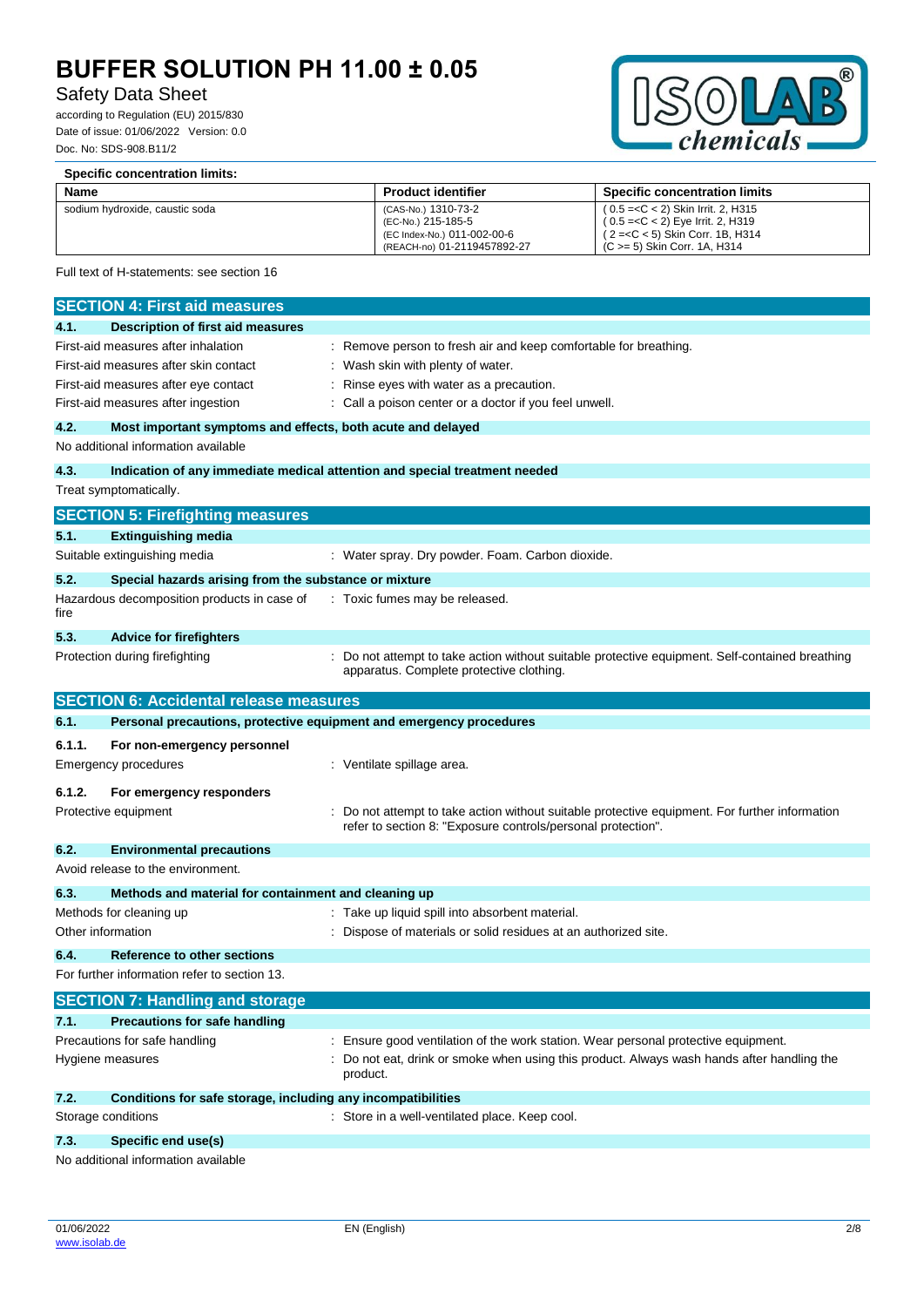## Safety Data Sheet

according to Regulation (EU) 2015/830 Date of issue: 01/06/2022 Version: 0.0 Doc. No: SDS-908.B11/2



### **SECTION 8: Exposure controls/personal protection**

| 8.1.               | <b>Control parameters</b>                  |                                                                   |                                                                                                                                                                                                                                                                                                                                                                                                                                                                                                                                                                                                                                                                                                                                                                                                                                                                                                                                                                                      |  |  |  |
|--------------------|--------------------------------------------|-------------------------------------------------------------------|--------------------------------------------------------------------------------------------------------------------------------------------------------------------------------------------------------------------------------------------------------------------------------------------------------------------------------------------------------------------------------------------------------------------------------------------------------------------------------------------------------------------------------------------------------------------------------------------------------------------------------------------------------------------------------------------------------------------------------------------------------------------------------------------------------------------------------------------------------------------------------------------------------------------------------------------------------------------------------------|--|--|--|
|                    | Glycine (Aminoacetic acid) (56-40-6)       |                                                                   |                                                                                                                                                                                                                                                                                                                                                                                                                                                                                                                                                                                                                                                                                                                                                                                                                                                                                                                                                                                      |  |  |  |
| Latvia             |                                            | Local name                                                        | Glicīns (aminoetiķskābe)                                                                                                                                                                                                                                                                                                                                                                                                                                                                                                                                                                                                                                                                                                                                                                                                                                                                                                                                                             |  |  |  |
| Latvia             |                                            | OEL TWA (mg/m <sup>3</sup> )                                      | $5 \text{ mg/m}^3$                                                                                                                                                                                                                                                                                                                                                                                                                                                                                                                                                                                                                                                                                                                                                                                                                                                                                                                                                                   |  |  |  |
|                    | <b>Russian Federation</b>                  | Local name                                                        | 1-Аминоэтановая кислота                                                                                                                                                                                                                                                                                                                                                                                                                                                                                                                                                                                                                                                                                                                                                                                                                                                                                                                                                              |  |  |  |
|                    | <b>Russian Federation</b>                  | OEL Ceiling (mg/m <sup>3</sup> )                                  | $5 \text{ mg/m}^3$                                                                                                                                                                                                                                                                                                                                                                                                                                                                                                                                                                                                                                                                                                                                                                                                                                                                                                                                                                   |  |  |  |
|                    | <b>Russian Federation</b>                  | Remark (RU)                                                       | 3 класс опасности - опасное; а (аэрозоль)                                                                                                                                                                                                                                                                                                                                                                                                                                                                                                                                                                                                                                                                                                                                                                                                                                                                                                                                            |  |  |  |
|                    | Sodium chloride (7647-14-5)                |                                                                   |                                                                                                                                                                                                                                                                                                                                                                                                                                                                                                                                                                                                                                                                                                                                                                                                                                                                                                                                                                                      |  |  |  |
| Latvia             |                                            | Local name                                                        | Nātrijahlorīds                                                                                                                                                                                                                                                                                                                                                                                                                                                                                                                                                                                                                                                                                                                                                                                                                                                                                                                                                                       |  |  |  |
| Latvia             |                                            | OEL TWA (mg/m <sup>3</sup> )                                      | $5 \text{ mg/m}^3$                                                                                                                                                                                                                                                                                                                                                                                                                                                                                                                                                                                                                                                                                                                                                                                                                                                                                                                                                                   |  |  |  |
| Lithuania          |                                            | Local name                                                        | Natrio chloridas                                                                                                                                                                                                                                                                                                                                                                                                                                                                                                                                                                                                                                                                                                                                                                                                                                                                                                                                                                     |  |  |  |
| Lithuania          |                                            | IPRV $(mg/m3)$                                                    | $5 \text{ mg/m}^3$                                                                                                                                                                                                                                                                                                                                                                                                                                                                                                                                                                                                                                                                                                                                                                                                                                                                                                                                                                   |  |  |  |
|                    | <b>Russian Federation</b>                  | Local name                                                        | Натрий хлорид                                                                                                                                                                                                                                                                                                                                                                                                                                                                                                                                                                                                                                                                                                                                                                                                                                                                                                                                                                        |  |  |  |
|                    | <b>Russian Federation</b>                  | OEL Ceiling (mg/m <sup>3</sup> )                                  | $5 \text{ mg/m}^3$                                                                                                                                                                                                                                                                                                                                                                                                                                                                                                                                                                                                                                                                                                                                                                                                                                                                                                                                                                   |  |  |  |
|                    | <b>Russian Federation</b>                  | Remark (RU)                                                       | 3 класс опасности - опасное; а (аэрозоль)                                                                                                                                                                                                                                                                                                                                                                                                                                                                                                                                                                                                                                                                                                                                                                                                                                                                                                                                            |  |  |  |
|                    | sodium hydroxide, caustic soda (1310-73-2) |                                                                   |                                                                                                                                                                                                                                                                                                                                                                                                                                                                                                                                                                                                                                                                                                                                                                                                                                                                                                                                                                                      |  |  |  |
| Belgium            |                                            | Local name                                                        | Sodium (hydroxyde de) # Natriumhydroxide                                                                                                                                                                                                                                                                                                                                                                                                                                                                                                                                                                                                                                                                                                                                                                                                                                                                                                                                             |  |  |  |
| Belgium            |                                            | Limit value $(mg/m3)$                                             | $2$ mg/m <sup>3</sup>                                                                                                                                                                                                                                                                                                                                                                                                                                                                                                                                                                                                                                                                                                                                                                                                                                                                                                                                                                |  |  |  |
| Belgium            |                                            | Remark (BE)                                                       | M: La mention M indique que lors d'une exposition<br>supérieure à la valeur limite, des irritations<br>apparaissent ou un danger d'intoxication aiguë existe.<br>Le procédé de travail doit être conçu de telle façon<br>que l'exposition ne dépasse jamais la valeur limite.<br>Lors des mesurages, la période d'échantillonnage doit<br>être aussi courte que possible afin de pouvoir effectuer<br>des mesurages fiables. Le résultat des mesurages est<br>calculé en fonction de la période d'échantillonnage.#<br>De vermelding M duidt aan dat bij de blootstelling<br>boven de grenswaarde irritatie optreedt of er gevaar<br>bestaat voor acute vergiftiging. Het werkprocédé moet<br>zo zijn ontworpen dat de blootstelling de grenswaarde<br>nooit overschrijdt. Bij een controle geldt dat de<br>bemonsterde periodezo kort mogelijk moet zijn om een<br>betrouwbare meting te kunnen verrichten. het<br>meetresultaat wordt dan gerelateerd aan de<br>beschouwde periode |  |  |  |
| Croatia<br>Croatia |                                            | Local name<br>KGVI (kratkotrajna granična vrijednost izloženosti) | Natrijev hidroksid; (kaustična soda)<br>2 mg/m <sup>3</sup>                                                                                                                                                                                                                                                                                                                                                                                                                                                                                                                                                                                                                                                                                                                                                                                                                                                                                                                          |  |  |  |
|                    |                                            | (mg/m <sup>3</sup> )                                              |                                                                                                                                                                                                                                                                                                                                                                                                                                                                                                                                                                                                                                                                                                                                                                                                                                                                                                                                                                                      |  |  |  |
| Croatia            |                                            | Naznake (HR)                                                      | C (nagrizajuće)                                                                                                                                                                                                                                                                                                                                                                                                                                                                                                                                                                                                                                                                                                                                                                                                                                                                                                                                                                      |  |  |  |
| Ireland            |                                            | Local name                                                        | Sodium hydroxide                                                                                                                                                                                                                                                                                                                                                                                                                                                                                                                                                                                                                                                                                                                                                                                                                                                                                                                                                                     |  |  |  |
| Ireland            |                                            | OEL (15 min ref) (mg/m3)                                          | $2$ mg/m <sup>3</sup>                                                                                                                                                                                                                                                                                                                                                                                                                                                                                                                                                                                                                                                                                                                                                                                                                                                                                                                                                                |  |  |  |
| Romania            |                                            | Local name                                                        | Hidroxizi alcalini exprimati în hidroxid de sodium                                                                                                                                                                                                                                                                                                                                                                                                                                                                                                                                                                                                                                                                                                                                                                                                                                                                                                                                   |  |  |  |
| Romania            |                                            | OEL TWA (mg/m <sup>3</sup> )                                      | 1 mg/ $m3$                                                                                                                                                                                                                                                                                                                                                                                                                                                                                                                                                                                                                                                                                                                                                                                                                                                                                                                                                                           |  |  |  |
| Romania            |                                            | OEL STEL (mg/m <sup>3</sup> )                                     | $3$ mg/m <sup>3</sup>                                                                                                                                                                                                                                                                                                                                                                                                                                                                                                                                                                                                                                                                                                                                                                                                                                                                                                                                                                |  |  |  |
| Slovenia           |                                            | Local name                                                        | natrijev hidroksid                                                                                                                                                                                                                                                                                                                                                                                                                                                                                                                                                                                                                                                                                                                                                                                                                                                                                                                                                                   |  |  |  |
| Slovenia           |                                            | OEL TWA (mg/m <sup>3</sup> )                                      | $2$ mg/m <sup>3</sup>                                                                                                                                                                                                                                                                                                                                                                                                                                                                                                                                                                                                                                                                                                                                                                                                                                                                                                                                                                |  |  |  |
| Slovenia           |                                            | KTV factor SL                                                     | $\mathbf{1}$                                                                                                                                                                                                                                                                                                                                                                                                                                                                                                                                                                                                                                                                                                                                                                                                                                                                                                                                                                         |  |  |  |
| Spain              |                                            | Local name                                                        | Hidróxido de sodio                                                                                                                                                                                                                                                                                                                                                                                                                                                                                                                                                                                                                                                                                                                                                                                                                                                                                                                                                                   |  |  |  |
| Spain              |                                            | VLA-EC (mg/m <sup>3</sup> )                                       | $2$ mg/m <sup>3</sup>                                                                                                                                                                                                                                                                                                                                                                                                                                                                                                                                                                                                                                                                                                                                                                                                                                                                                                                                                                |  |  |  |
| USA - OSHA         |                                            | Local name                                                        | Sodium hydroxide                                                                                                                                                                                                                                                                                                                                                                                                                                                                                                                                                                                                                                                                                                                                                                                                                                                                                                                                                                     |  |  |  |
| USA - OSHA         |                                            | OSHA PEL (TWA) (mg/m <sup>3</sup> )                               | $2$ mg/m <sup>3</sup>                                                                                                                                                                                                                                                                                                                                                                                                                                                                                                                                                                                                                                                                                                                                                                                                                                                                                                                                                                |  |  |  |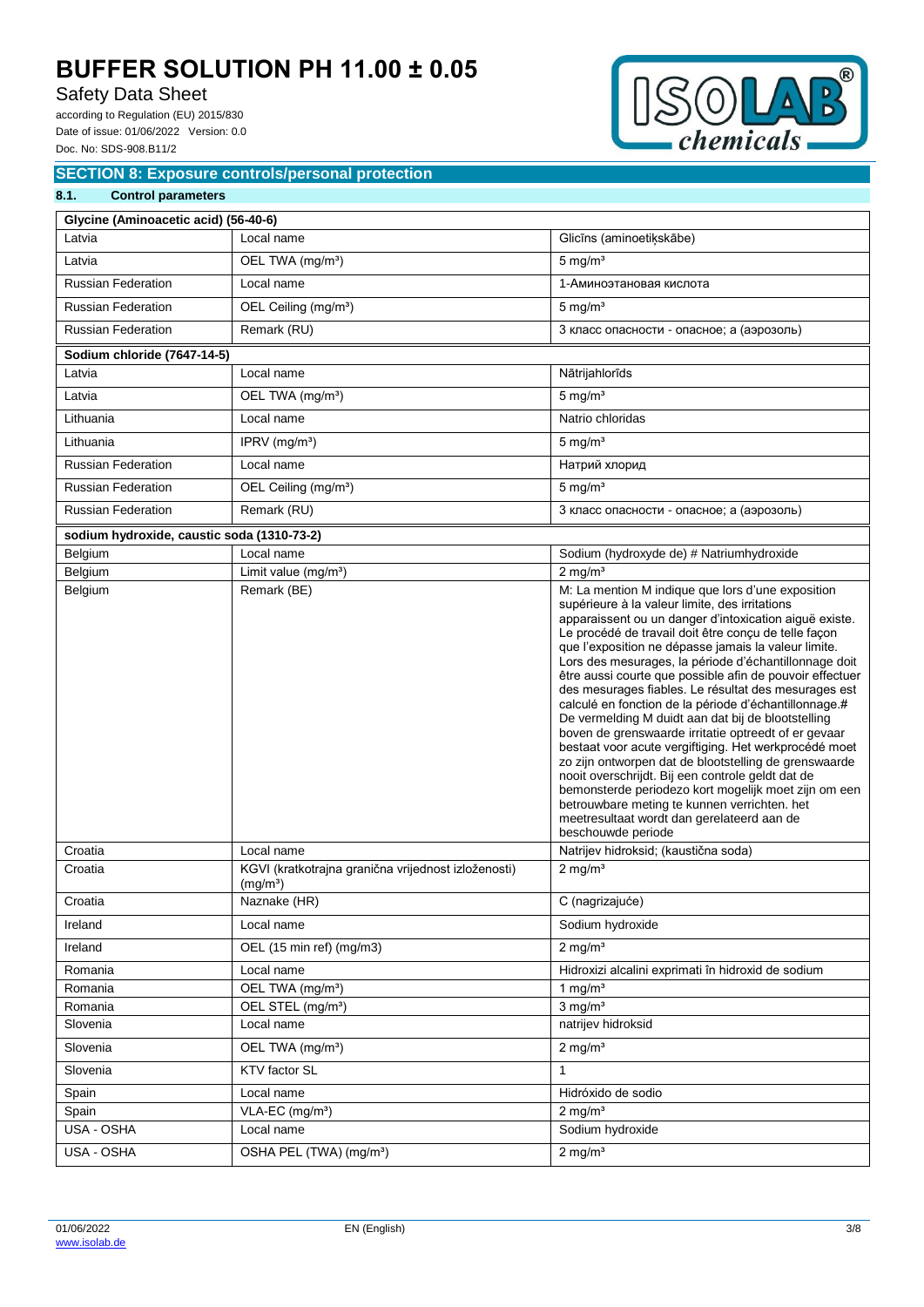### Safety Data Sheet

according to Regulation (EU) 2015/830 Date of issue: 01/06/2022 Version: 0.0 Doc. No: SDS-908.B11/2

#### **8.2. Exposure controls**

#### **Appropriate engineering controls:**

Ensure good ventilation of the work station.

#### **Hand protection:**

Protective gloves

#### **Eye protection:**

Protective goggles

#### **Skin and body protection:**

Wear suitable protective clothing

#### **Respiratory protection:**

In case of insufficient ventilation, wear suitable respiratory equipment

#### **Environmental exposure controls:**

Avoid release to the environment.

#### **SECTION 9: Physical and chemical properties**

|    | Information on basic physical and chemical properties<br>9.1. |                                                   |
|----|---------------------------------------------------------------|---------------------------------------------------|
|    | Physical state                                                | Liquid                                            |
|    | Appearance                                                    | Liquid.                                           |
|    | Colour                                                        | : Colourless. According to product specification. |
|    | Odour                                                         | characteristic.                                   |
|    | Odour threshold                                               | No data available                                 |
| рH |                                                               | 10.95 - 11.05 at 20°C                             |
|    | Relative evaporation rate (butylacetate=1)                    | No data available                                 |
|    | Melting point                                                 | 0 °C<br>÷.                                        |
|    | Freezing point                                                | No data available                                 |
|    | Boiling point                                                 | 100 °C                                            |
|    | Flash point                                                   | No data available                                 |
|    | Auto-ignition temperature                                     | No data available                                 |
|    | Decomposition temperature                                     | No data available                                 |
|    | Flammability (solid, gas)                                     | Not self-igniting                                 |
|    | Vapour pressure                                               | 23 hPa (@ 20 °C)                                  |
|    | Relative vapour density at 20 °C                              | No data available                                 |
|    | Relative density                                              | No data available                                 |
|    | Density                                                       | 1.006 g/cm <sup>3</sup> (20 °C)                   |
|    | Solubility                                                    | Miscible with water.                              |
|    | Log Pow                                                       | No data available                                 |
|    | Viscosity, kinematic                                          | No data available                                 |
|    | Viscosity, dynamic                                            | No data available                                 |
|    | <b>Explosive properties</b>                                   | Not explosive.                                    |
|    | Oxidising properties                                          | No data available                                 |
|    | <b>Explosive limits</b>                                       | No data available                                 |
|    |                                                               |                                                   |

#### **9.2. Other information**

#### No additional information available

#### **SECTION 10: Stability and reactivity**

#### **10.1. Reactivity**

The product is non-reactive under normal conditions of use, storage and transport.

#### **10.2. Chemical stability**

Stable under normal conditions.

#### **10.3. Possibility of hazardous reactions**

No dangerous reactions known under normal conditions of use.

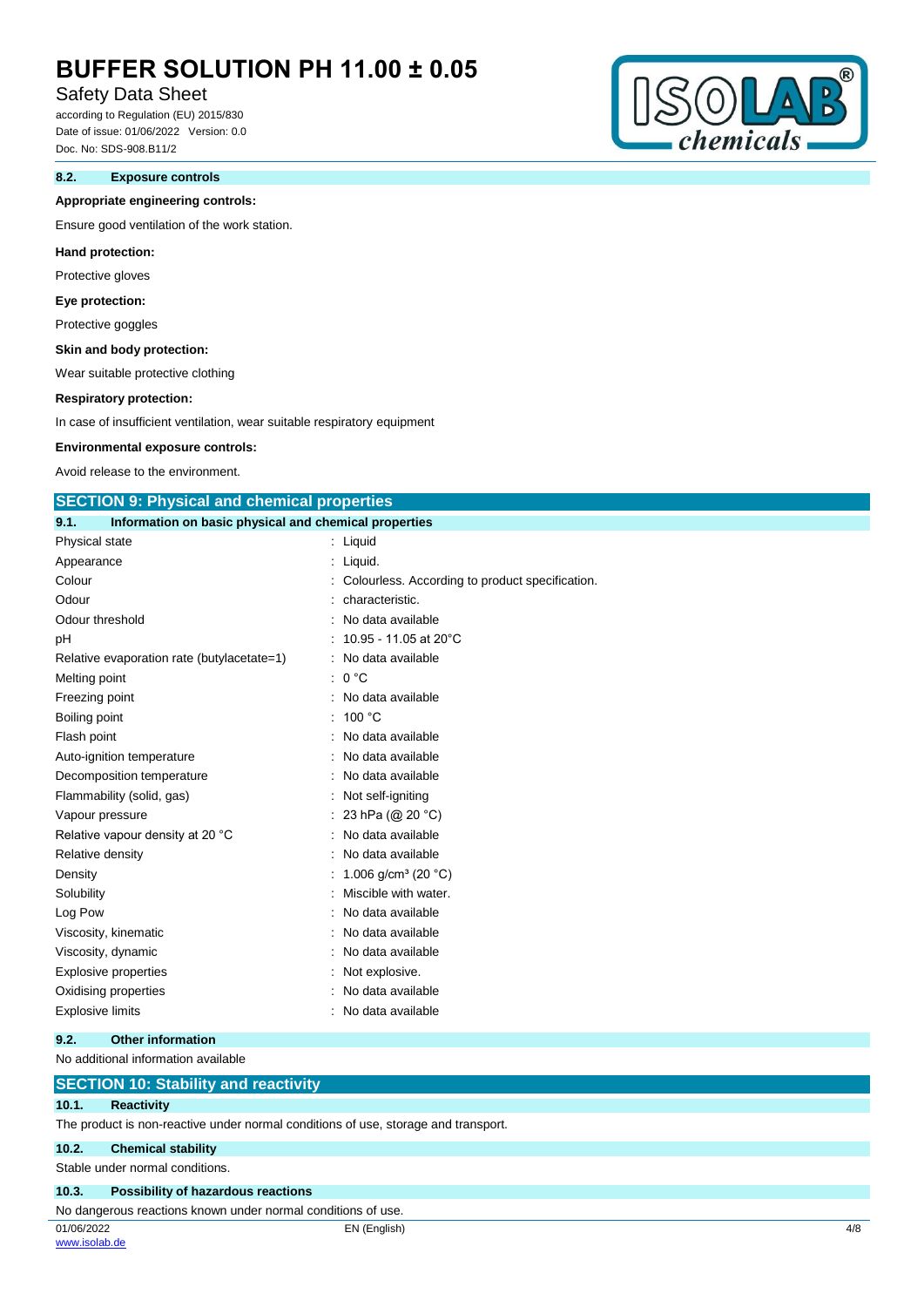### Safety Data Sheet

according to Regulation (EU) 2015/830 Date of issue: 01/06/2022 Version: 0.0 Doc. No: SDS-908.B11/2



#### **10.4. Conditions to avoid**

None under recommended storage and handling conditions (see section 7).

#### **10.5. Incompatible materials**

#### No additional information available

#### **10.6. Hazardous decomposition products**

Under normal conditions of storage and use, hazardous decomposition products should not be produced.

| <b>SECTION 11: Toxicological information</b>  |                                                                                      |  |  |  |  |
|-----------------------------------------------|--------------------------------------------------------------------------------------|--|--|--|--|
| Information on toxicological effects<br>11.1. |                                                                                      |  |  |  |  |
| Acute toxicity                                | : Not classified                                                                     |  |  |  |  |
| Glycine (Aminoacetic acid) (56-40-6)          |                                                                                      |  |  |  |  |
| LD50 oral rat                                 | 7930 mg/kg (Rat)                                                                     |  |  |  |  |
| Sodium chloride (7647-14-5)                   |                                                                                      |  |  |  |  |
| LD50 oral rat                                 | 3000 mg/kg (Rat; Experimental value; 3550 mg/kg bodyweight; Rat; Experimental value) |  |  |  |  |
| LD50 dermal rabbit                            | > 10000 mg/kg (Rabbit; Experimental value)                                           |  |  |  |  |
| Skin corrosion/irritation                     | Not classified                                                                       |  |  |  |  |
| Serious eye damage/irritation                 | Not classified                                                                       |  |  |  |  |
| Respiratory or skin sensitisation             | Not classified                                                                       |  |  |  |  |
| Germ cell mutagenicity                        | Not classified                                                                       |  |  |  |  |
| Carcinogenicity                               | Not classified                                                                       |  |  |  |  |
| Reproductive toxicity                         | Not classified<br>÷                                                                  |  |  |  |  |
| STOT-single exposure                          | Not classified                                                                       |  |  |  |  |
| STOT-repeated exposure                        | Not classified<br>٠                                                                  |  |  |  |  |
| Aspiration hazard                             | Not classified                                                                       |  |  |  |  |

#### **SECTION 12: Ecological information**

#### **12.1. Toxicity**

Ecology - general state of the product is not considered harmful to aquatic organisms nor to cause long-term adverse effects in the environment.

| Sodium chloride (7647-14-5)                |                                                                                                                           |  |  |  |
|--------------------------------------------|---------------------------------------------------------------------------------------------------------------------------|--|--|--|
| $LC50$ fish 2                              | 5840 mg/l (LC50; ASTM; 96 h; Lepomis macrochirus; Flow-through system; Fresh water;<br>Experimental value)                |  |  |  |
| Threshold limit algae 2                    | 2430 mg/l (EC50; OECD 201: Alga, Growth Inhibition Test; 120 h; Algae; Static system; Fresh<br>water; Experimental value) |  |  |  |
| sodium hydroxide, caustic soda (1310-73-2) |                                                                                                                           |  |  |  |
| LC50 fish 1                                | $>$ 35 ma/l                                                                                                               |  |  |  |
| EC50 other aquatic organisms 1             | > 33 mg/l waterflea                                                                                                       |  |  |  |

#### **12.2. Persistence and degradability**

| Glycine (Aminoacetic acid) (56-40-6)                                          |                                                                                         |  |  |
|-------------------------------------------------------------------------------|-----------------------------------------------------------------------------------------|--|--|
| Persistence and degradability                                                 | Readily biodegradable in water.                                                         |  |  |
| BOD (% of ThOD)                                                               | 0.86 (5 days; Literature study)                                                         |  |  |
| Sodium chloride (7647-14-5)                                                   |                                                                                         |  |  |
| Persistence and degradability                                                 | Biodegradability: not applicable. No (test)data on mobility of the substance available. |  |  |
| Biochemical oxygen demand (BOD)                                               | Not applicable                                                                          |  |  |
| Chemical oxygen demand (COD)                                                  | Not applicable                                                                          |  |  |
| <b>ThOD</b>                                                                   | Not applicable                                                                          |  |  |
| $\overline{A}$ $\overline{A}$<br>The component of the components of the first |                                                                                         |  |  |

#### **12.3. Bioaccumulative potential**

| Glycine (Aminoacetic acid) (56-40-6)  |                                  |  |
|---------------------------------------|----------------------------------|--|
| Log Pow<br>-3.21 (Experimental value) |                                  |  |
| Bioaccumulative potential             | Bioaccumulation: not applicable. |  |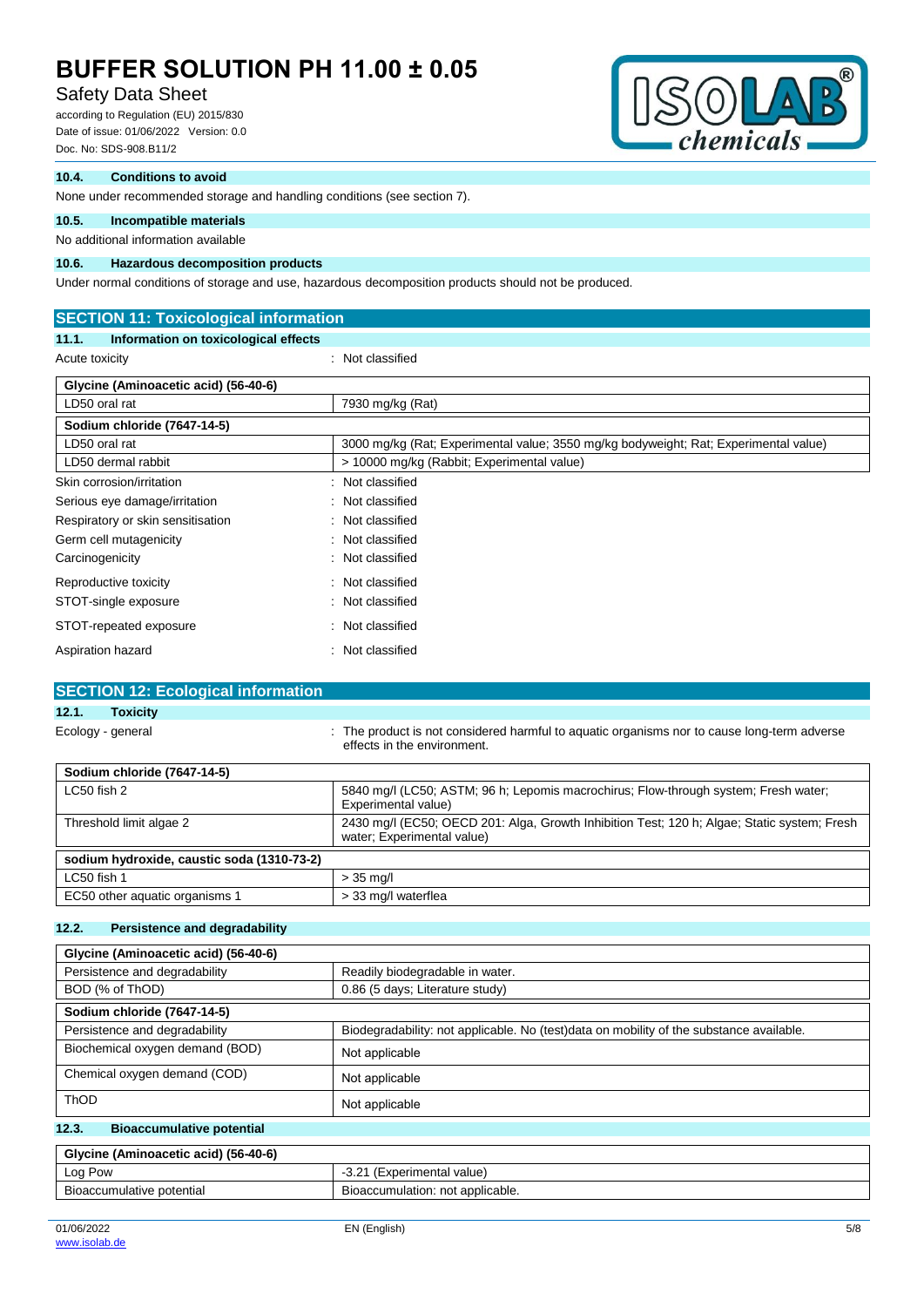### Safety Data Sheet

according to Regulation (EU) 2015/830 Date of issue: 01/06/2022 Version: 0.0 Doc. No: SDS-908.B11/2



| Sodium chloride (7647-14-5)                        |                                                    |  |  |
|----------------------------------------------------|----------------------------------------------------|--|--|
| Log Pow                                            | -3 (Calculated)                                    |  |  |
| Bioaccumulative potential                          | Low potential for bioaccumulation (Log Kow $<$ 4). |  |  |
| sodium hydroxide, caustic soda (1310-73-2)         |                                                    |  |  |
| Log Pow                                            | $-3.88$                                            |  |  |
| <b>Mobility in soil</b><br>12.4.                   |                                                    |  |  |
| No additional information available                |                                                    |  |  |
| <b>Results of PBT and vPvB assessment</b><br>12.5. |                                                    |  |  |
| No additional information available                |                                                    |  |  |
| Other adverse effects<br>12.6.                     |                                                    |  |  |
| No additional information available                |                                                    |  |  |
| <b>SECTION 13: Disposal considerations</b>         |                                                    |  |  |
| 13.1.<br>Waste treatment methods                   |                                                    |  |  |

Waste treatment methods : Dispose of contents/container in accordance with licensed collector's sorting instructions.

# **SECTION 14: Transport information**

In accordance with ADR / RID / IMDG / IATA / ADN

| <b>ADR</b>                                 | <b>IMDG</b>    | <b>IATA</b>    | <b>ADN</b>     | <b>RID</b>     |  |
|--------------------------------------------|----------------|----------------|----------------|----------------|--|
| 14.1.<br><b>UN number</b>                  |                |                |                |                |  |
| Not applicable                             | Not applicable | Not applicable | Not applicable | Not applicable |  |
| 14.2.<br>UN proper shipping name           |                |                |                |                |  |
| Not applicable                             | Not applicable | Not applicable | Not applicable | Not applicable |  |
| Not applicable                             | Not applicable | Not applicable | Not applicable | Not applicable |  |
|                                            |                |                |                |                |  |
| <b>Transport hazard class(es)</b><br>14.3. |                |                |                |                |  |
| Not applicable                             | Not applicable | Not applicable | Not applicable | Not applicable |  |
| Not applicable                             | Not applicable | Not applicable | Not applicable | Not applicable |  |
| 14.4.<br><b>Packing group</b>              |                |                |                |                |  |
| Not applicable                             | Not applicable | Not applicable | Not applicable | Not applicable |  |
| <b>Environmental hazards</b><br>14.5.      |                |                |                |                |  |
| Not applicable                             | Not applicable | Not applicable | Not applicable | Not applicable |  |
| No supplementary information available     |                |                |                |                |  |

#### **14.6. Special precautions for user**

#### **- Overland transport**

Not applicable

#### **- Transport by sea**

Not applicable

#### **- Air transport**

Not applicable

#### **- Inland waterway transport**

Not applicable

#### **- Rail transport**

Not applicable

**14.7. Transport in bulk according to Annex II of Marpol and the IBC Code**

### Not applicable

#### **SECTION 15: Regulatory information**

**15.1. Safety, health and environmental regulations/legislation specific for the substance or mixture**

### **15.1.1. EU-Regulations**

Contains no REACH substances with Annex XVII restrictions Contains no substance on the REACH candidate list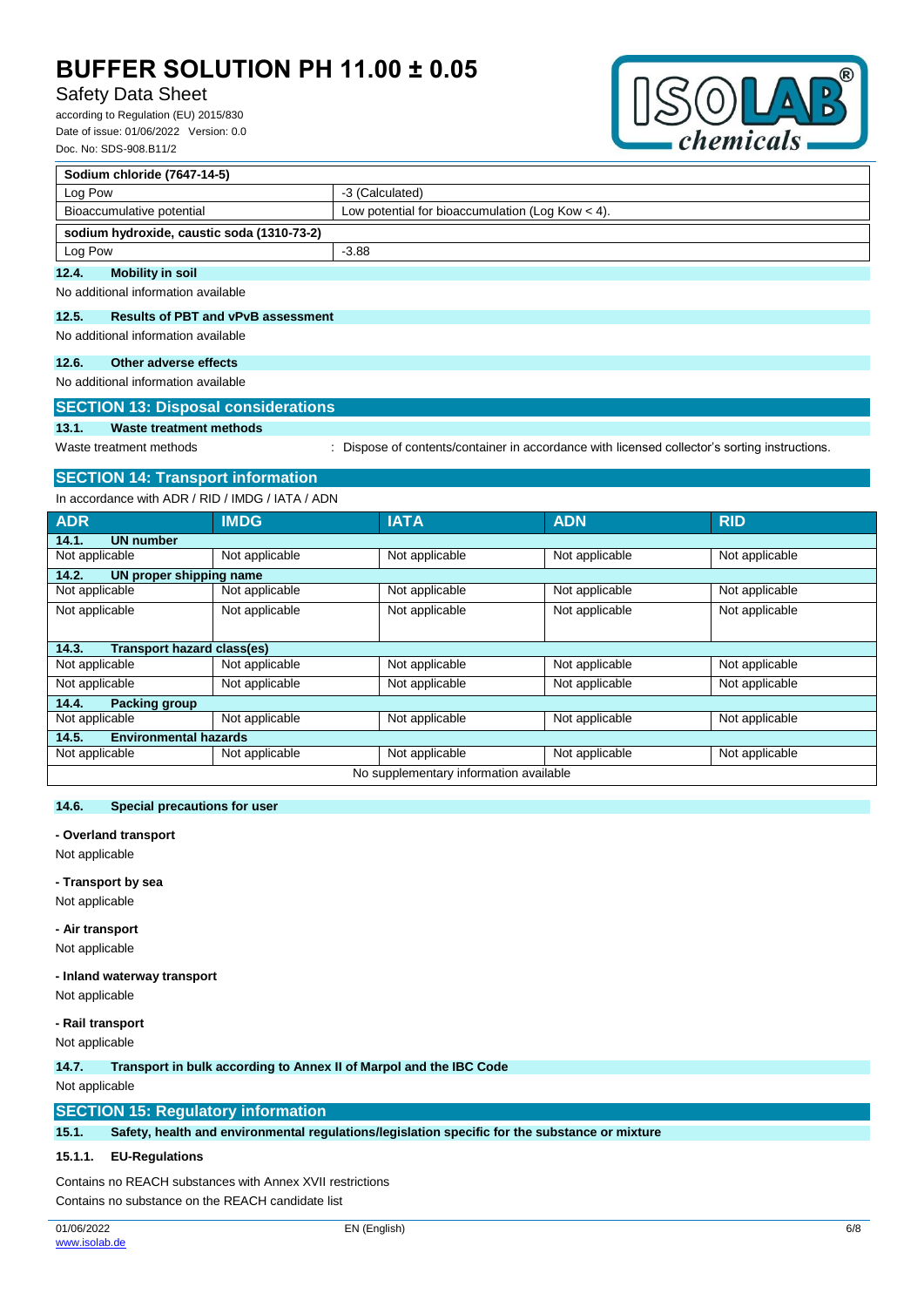### Safety Data Sheet

according to Regulation (EU) 2015/830 Date of issue: 01/06/2022 Version: 0.0 Doc. No: SDS-908.B11/2

Contains no REACH Annex XIV substances



### **15.1.2. National regulations**

### **Germany**

| VwVwS Annex reference                                                                | : Water hazard class (WGK) 1, low hazard to waters (Classification according to VwVwS, Annex<br>4)        |
|--------------------------------------------------------------------------------------|-----------------------------------------------------------------------------------------------------------|
| 12th Ordinance Implementing the Federal<br>Immission Control Act - 12. BlmSchV       | : Is not subject of the 12. BlmSchV (Hazardous Incident Ordinance)                                        |
| <b>Netherlands</b>                                                                   |                                                                                                           |
| SZW-lijst van kankerverwekkende stoffen                                              | : None of the components are listed                                                                       |
| SZW-lijst van mutagene stoffen                                                       | : None of the components are listed                                                                       |
| NIET-limitatieve lijst van voor de voortplanting<br>giftige stoffen - Borstvoeding   | : None of the components are listed                                                                       |
| NIET-limitatieve lijst van voor de voortplanting<br>giftige stoffen - Vruchtbaarheid | : None of the components are listed                                                                       |
| NIET-limitatieve lijst van voor de voortplanting<br>giftige stoffen - Ontwikkeling   | : None of the components are listed                                                                       |
| <b>Denmark</b>                                                                       |                                                                                                           |
| Recommendations Danish Regulation                                                    | : Pregnant/breastfeeding women working with the product must not be in direct contact with the<br>product |

#### **15.2. Chemical safety assessment**

No chemical safety assessment has been carried out

#### **SECTION 16: Other information**

#### Abbreviations and acronyms: ADN European Agreement concerning the International Carriage of Dangerous Goods by Inland Waterways ADR European Agreement concerning the International Carriage of Dangerous Goods by Road ATE Acute Toxicity Estimate BCF Bioconcentration factor CLP Classification Labelling Packaging Regulation; Regulation (EC) No 1272/2008 EC50 Median effective concentration IARC International Agency for Research on Cancer IATA International Air Transport Association IMDG International Maritime Dangerous Goods LC50 Median lethal concentration LD50 | Median lethal dose OECD Organisation for Economic Co-operation and Development PBT Persistent Bioaccumulative Toxic REACH Registration, Evaluation, Authorisation and Restriction of Chemicals Regulation (EC) No 1907/2006 RID Regulations concerning the International Carriage of Dangerous Goods by Rail SDS | Safety Data Sheet vPvB Very Persistent and Very Bioaccumulative Data sources **Superint Studies : REGULATION (EC) No 1272/2008 OF THE EUROPEAN PARLIAMENT AND OF THE** COUNCIL of 16 December 2008 on classification, labelling and packaging of substances and mixtures, amending and repealing Directives 67/548/EEC and 1999/45/EC, and amending Regulation (EC) No 1907/2006.

Full text of H- and EUH-statements: Eye Dam. 1 Serious eye damage/eye irritation, Category 1 Met. Corr. 1 Corrosive to metals, Category 1 Skin Corr. 1A Skin corrosion/irritation, Category 1A H290 May be corrosive to metals H314 **Causes severe skin burns and eye damage** H318 Causes serious eye damage.